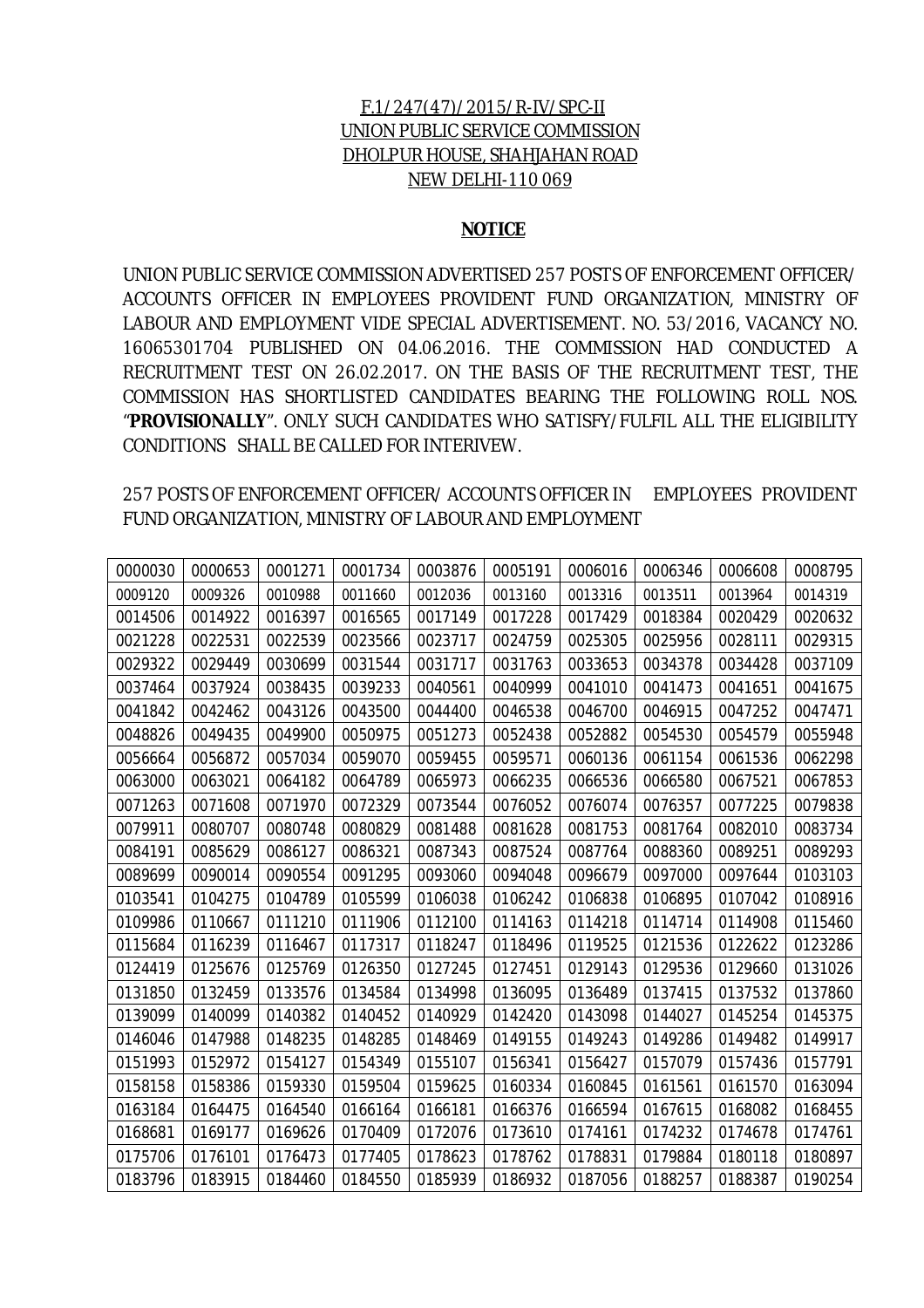| 0190580 | 0190977 | 0191059 | 0191264 | 0191451 | 0191658 | 0191679 | 0191958           | 0192657 | 0194867 |
|---------|---------|---------|---------|---------|---------|---------|-------------------|---------|---------|
| 0195127 | 0195279 | 0195418 | 0195930 | 0196034 | 0196393 | 0196684 | 0196762           | 0198863 | 0199343 |
| 0201350 | 0201420 | 0201580 | 0201733 | 0203035 | 0203098 | 0203316 | 0203375           | 0203488 | 0204066 |
| 0204315 | 0204376 | 0204471 | 0205271 | 0205776 | 0206774 | 0207254 | 0207392           | 0207407 | 0209359 |
| 0209379 | 0209832 | 0209969 | 0210678 | 0210802 | 0211313 | 0212786 | 0212835           | 0212992 | 0213377 |
| 0213967 | 0214923 | 0215139 | 0215671 | 0216362 | 0216879 | 0218270 | 0218732           | 0218999 | 0219594 |
| 0219611 | 0219707 | 0221223 | 0221287 | 0221322 | 0221876 | 0221996 | 0222126           | 0223134 | 0226307 |
| 0226746 | 0230059 | 0230970 | 0231574 | 0232002 | 0232174 | 0232369 | 0233450           | 0233672 | 0233893 |
| 0236318 | 0236554 | 0238455 | 0238475 | 0240206 | 0240777 | 0241482 | 0241753           | 0242227 | 0242831 |
| 0243746 | 0243908 | 0244537 | 0245987 | 0246484 | 0247125 | 0247988 | 0249184           | 0249719 | 0250359 |
| 0251518 | 0251779 | 0252102 | 0252139 | 0253657 | 0255511 | 0255741 | 0256675           | 0256709 | 0257495 |
| 0258025 | 0258206 | 0258528 | 0259620 | 0259645 | 0259933 | 0260562 | 0260897           | 0261142 | 0261467 |
| 0261601 | 0261634 | 0261932 | 0262203 | 0262746 | 0264292 | 0265069 | 0265106           | 0265131 | 0265702 |
| 0267794 | 0269319 | 0270430 | 0271170 | 0271305 | 0274412 | 0275192 | 0275345           | 0276266 | 0276316 |
| 0276898 | 0277707 | 0277987 | 0278388 | 0278529 | 0279279 | 0279837 | 0280335           | 0282696 | 0282874 |
| 0284149 | 0285695 | 0286313 | 0286776 | 0288668 | 0288718 | 0291100 | 0291505           | 0291513 | 0292689 |
| 0293895 | 0294023 | 0294440 | 0294574 | 0295305 | 0296205 | 0296222 | 0296299           | 0296347 | 0296524 |
| 0297053 | 0298275 | 0298407 | 0298841 | 0299035 | 0300398 | 0301117 | 0303999           | 0304187 | 0304437 |
| 0305748 | 0305872 | 0306565 | 0306659 | 0307263 | 0307880 | 0310032 | 0310175           | 0310327 | 0310926 |
| 0311046 | 0311711 | 0312094 | 0312885 | 0313012 | 0314006 | 0314222 | 0315085           | 0315312 | 0315691 |
| 0316193 | 0316280 | 0317134 | 0318540 | 0319227 | 0319541 | 0319972 | 0320467           | 0320532 | 0320622 |
| 0320964 | 0321364 | 0321692 | 0321746 | 0321841 | 0321874 | 0322629 | 0322680           | 0323482 | 0324269 |
| 0324509 | 0324983 | 0326027 | 0326037 | 0326331 | 0326815 | 0327187 | 0327269           | 0328803 | 0329613 |
| 0330338 | 0331179 | 0331519 | 0332079 | 0332490 | 0333266 | 0333569 | 0333593           | 0333974 | 0334008 |
| 0334325 | 0334331 | 0335288 | 0335536 | 0336188 | 0336799 | 0338162 | 0338305           | 0338454 | 0338876 |
| 0339609 | 0339726 | 0340195 | 0340628 | 0341571 | 0341706 | 0341870 | 0342537           | 0342889 | 0343909 |
| 0344863 | 0344935 | 0345608 | 0347428 | 0347695 | 0348333 | 0351166 | 0351398           | 0352416 | 0353792 |
| 0354149 | 0355560 | 0355579 | 0355752 | 0356534 | 0357139 | 0357311 | 0357366           | 0357895 | 0358158 |
| 0358252 | 0359287 | 0359437 | 0359767 | 0360770 | 0361480 | 0362658 | 0362691           | 0363220 | 0363738 |
| 0363917 | 0364449 | 0365253 | 0365263 | 0365490 | 0366117 |         | 0366613   0366735 | 0366893 | 0368496 |
| 0370057 | 0370770 | 0371588 | 0372222 | 0374165 | 0374536 | 0375297 | 0375424           | 0375484 | 0375965 |
| 0376057 | 0376721 | 0376729 | 0376899 | 0377705 | 0379217 | 0379734 | 0379778           | 0380522 | 0380536 |
| 0380544 | 0382199 | 0382488 | 0383195 | 0384038 | 0384309 | 0384672 | 0385991           | 0387710 | 0388387 |
| 0389189 | 0390447 | 0391542 | 0392768 | 0393207 | 0395750 | 0395863 | 0396038           | 0396179 | 0396180 |
| 0396456 | 0396764 | 0397757 | 0398070 | 0399227 | 0399969 | 0401121 | 0401993           | 0402623 | 0403027 |
| 0403664 | 0404707 | 0405219 | 0405315 | 0406596 | 0406954 | 0407235 | 0407434           | 0407762 | 0407943 |
| 0408325 | 0408398 | 0409258 | 0409722 | 0410087 | 0411345 | 0411439 | 0411821           | 0411826 | 0412411 |
| 0413147 | 0415023 | 0415066 | 0415095 | 0415519 | 0415615 | 0415720 | 0416380           | 0417221 | 0417640 |
| 0417904 | 0418161 | 0418933 | 0419308 | 0419507 | 0420098 | 0420918 | 0421327           | 0422086 | 0422106 |
| 0422728 | 0424151 | 0426511 | 0426598 | 0427128 | 0427531 | 0427638 | 0428067           | 0429002 | 0429948 |
| 0430151 | 0430379 | 0432767 | 0433808 | 0433879 | 0434636 | 0435346 | 0435592           | 0436505 | 0437146 |
| 0438429 | 0438588 | 0439822 | 0440039 | 0440674 | 0441160 | 0442381 | 0443602           | 0443910 | 0444248 |
| 0445009 | 0445224 | 0445563 | 0445936 | 0446295 | 0446614 | 0446778 | 0447918           | 0448086 | 0448728 |
| 0449012 | 0449153 | 0449739 | 0452452 | 0452538 | 0452691 | 0453834 | 0454095           | 0454157 | 0454199 |
| 0455065 | 0455645 | 0455893 | 0457673 | 0460847 | 0460886 | 0460947 | 0461028           | 0461603 | 0462472 |
| 0462642 | 0462910 | 0462957 | 0463123 | 0463714 | 0464025 | 0465202 | 0465236           | 0465311 | 0465421 |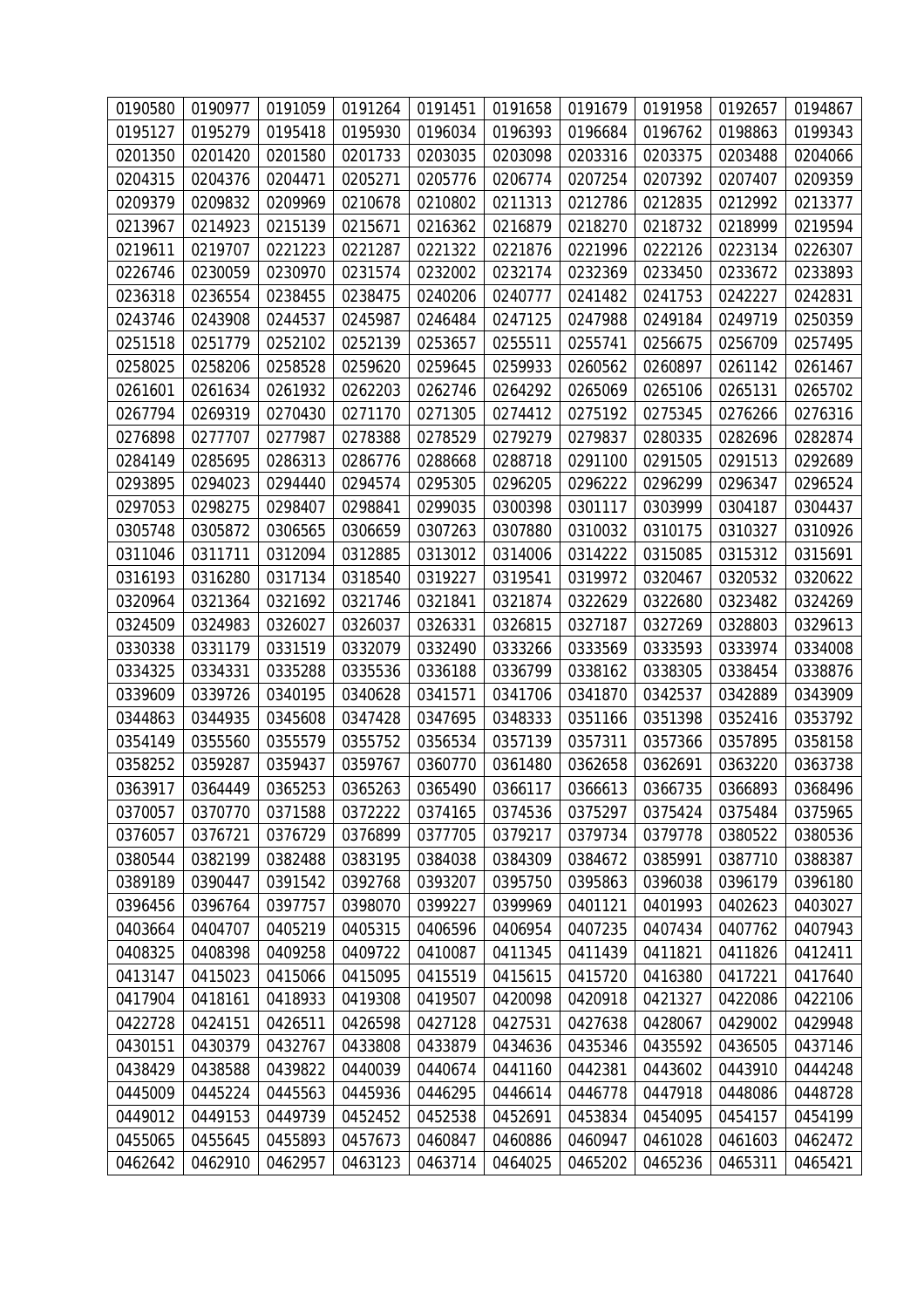| 0466017 | 0466341 | 0466985 | 0468155 | 0468591 | 0469099 | 0469201 | 0472272 | 0472686    | 0474514 |
|---------|---------|---------|---------|---------|---------|---------|---------|------------|---------|
| 0474917 | 0475049 | 0476039 | 0476622 | 0476639 | 0479605 | 0480777 | 0483425 | 0483531    | 0485664 |
| 0485850 | 0486822 | 0487660 | 0487747 | 0488219 | 0488521 | 0488536 | 0489346 | 0490245    | 0490846 |
| 0491022 | 0491600 | 0491843 | 0491936 | 0492652 | 0493824 | 0493964 | 0494244 | 0494606    | 0495668 |
| 0495932 | 0498387 | 0500231 | 0501621 | 0502135 | 0503589 | 0503912 | 0504754 | 0504982    | 0505023 |
| 0505991 | 0506046 | 0507305 | 0507689 | 0507939 | 0508225 | 0508972 | 0510895 | 0511506    | 0513451 |
| 0513512 | 0513759 | 0514672 | 0515449 | 0515953 | 0516151 | 0517675 | 0518671 | 0519025    | 0519138 |
| 0519533 | 0519968 | 0521133 | 0521176 | 0521240 | 0522199 | 0523045 | 0523249 | 0524420    | 0524624 |
| 0525492 | 0526520 | 0527171 | 0528348 | 0528956 | 0529301 | 0529957 | 0529985 | 0530506    | 0530955 |
| 0532311 | 0534335 | 0534379 | 0534808 | 0536255 | 0537408 | 0539463 | 0539888 | 0539987    | 0540702 |
| 0540941 | 0540998 | 0543173 | 0543753 | 0544650 | 0546000 | 0546659 | 0549515 | 0550019    | 0550789 |
| 0551601 | 0553375 | 0553414 | 0554068 | 0554989 | 0555207 | 0555653 | 0556013 | Total= 848 |         |

**NOTE I** : ALL THE SHORTLISTED CANDIDATES ARE REQUIRED TO FILL AND FINALLY SUBMIT THE DETAILED APPLICATION FORM (DAF) FAILING WHICH HIS/HER CANDIDATURE SHALL BE REJECTED. THE LINK FOR DAF WILL BE AVAILABLE ON ONLINE RECRUITMENT APPLICATION (ORA) WEBSITE (www.upsconline.nic.in) FROM 02.05.2017 TO 21.05.2017 (TILL 05:00 PM). CANDIDATES ARE REQUIRED TO SEND THE PRINT OUT OF DAF ALONGWITH THE DOCUMENTS TO THE COMMISSION BY 02.06.2017.

**NOTE II** : THE MARKS OF UNSUCCESSFUL CANDIDATES WILL BE UPLOADED ON THE COMMISSION'S WEBSITE AFTER COMPLETION OF RECRUITMENT PROCESS.

### **UNION PUBLIC SERVICE COMMISSION DATED THE 19 th APRIL, 2017 CONCLUDED**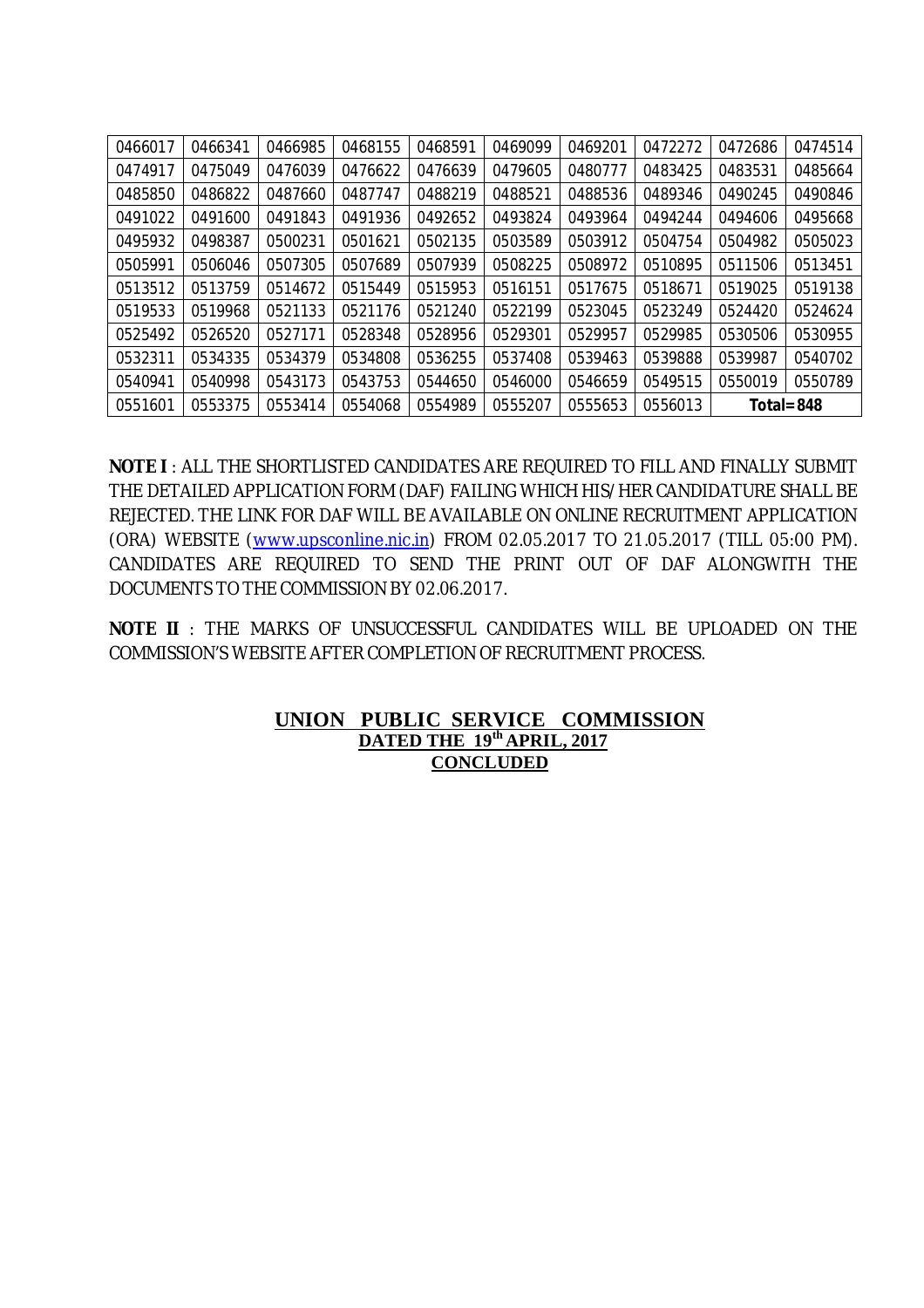### F.1/247(47)/2015/R-IV/SPC-II UNION PUBLIC SERVICE COMMISSION (SANGH LOK SEVA AYOG) DHOLPUR HOUSE, SHAHJAHAN ROAD

#### New Delhi – 110069, **Dated: 19.04.2017**

To,

Dear Candidate SHORTLISTED as per NOTICE dated **19.04.2017**

# **Subject: Recruitment to 257 Posts of Enforcement Officer/ Accounts Officer in Employees Provident Fund Organization, Ministry of Labour and Employment. [Ref: Special Advertisement No. 53/2016, Vacancy No. 16065301704, published on 04.06.2016 and UPSC Notice F.1/247(47)/2015/R-IV/SPC-II dated 19.04.2017 ]**

Sir/Madam,

I am to refer your application for the above mentioned post(s) and to inform you that based on the Recruitment Test held on **26.02.2017**, you have been shortlisted provisionally subject to verification of documents with reference to your eligibility for the above mentioned post(s). Accordingly, you are requested to furnish self attested photocopies of the certificates/documents as per **Annexure-I** in support of you claim for the post(s).

\*\*\*

**NOTE I** : ALL THE SHORTLISTED CANDIDATES ARE REQUIRED TO FILL AND FINALLY SUBMIT THE DETAILED APPLICATION FORM (DAF) FAILING WHICH HIS/HER CANDIDATURE SHALL BE REJECTED. THE LINK FOR DAF WILL BE AVAILABLE ON ONLINE RECRUITMENT APPLICATION (ORA) WEBSITE (www.upsconline.nic.in) FROM 02.05.2017 TO 21.05.2017 (TILL 05:00 PM). CANDIDATES ARE REQUIRED TO SEND THE PRINT OUT OF DAF ALONGWITH THE REQUISITE DOCUMENTS AS MENTIONED IN ANNEXURE-I TO THE COMMISSION LATEST BY 02.06.2017.

## **IMPORTANT: Original of the above certificates are required to be produced at the time of interview**.

2. You are requested to furnish the self attested photocopies of the aforementioned Certificates/Documents mentioning your **Name** and **Roll Number** on each documents/certificates by Hand/ Speed Post to the Under Secretary (SPC-II), Room No.16-A (Main Building), Dholphur House, UPSC, Shahjahan Road, New Delhi-110069 at the latest by 02.06.2017, to verify the eligibility for the said post. You are also requested to write the name of the post on the Envelope. Date & Time of Interview for the above posts will be intimated later on through e-mail.

> (RAJESH KUMAR) Deputy Secretary (SPC) 011-23070814/4784/4757

Encl.: Annexure-I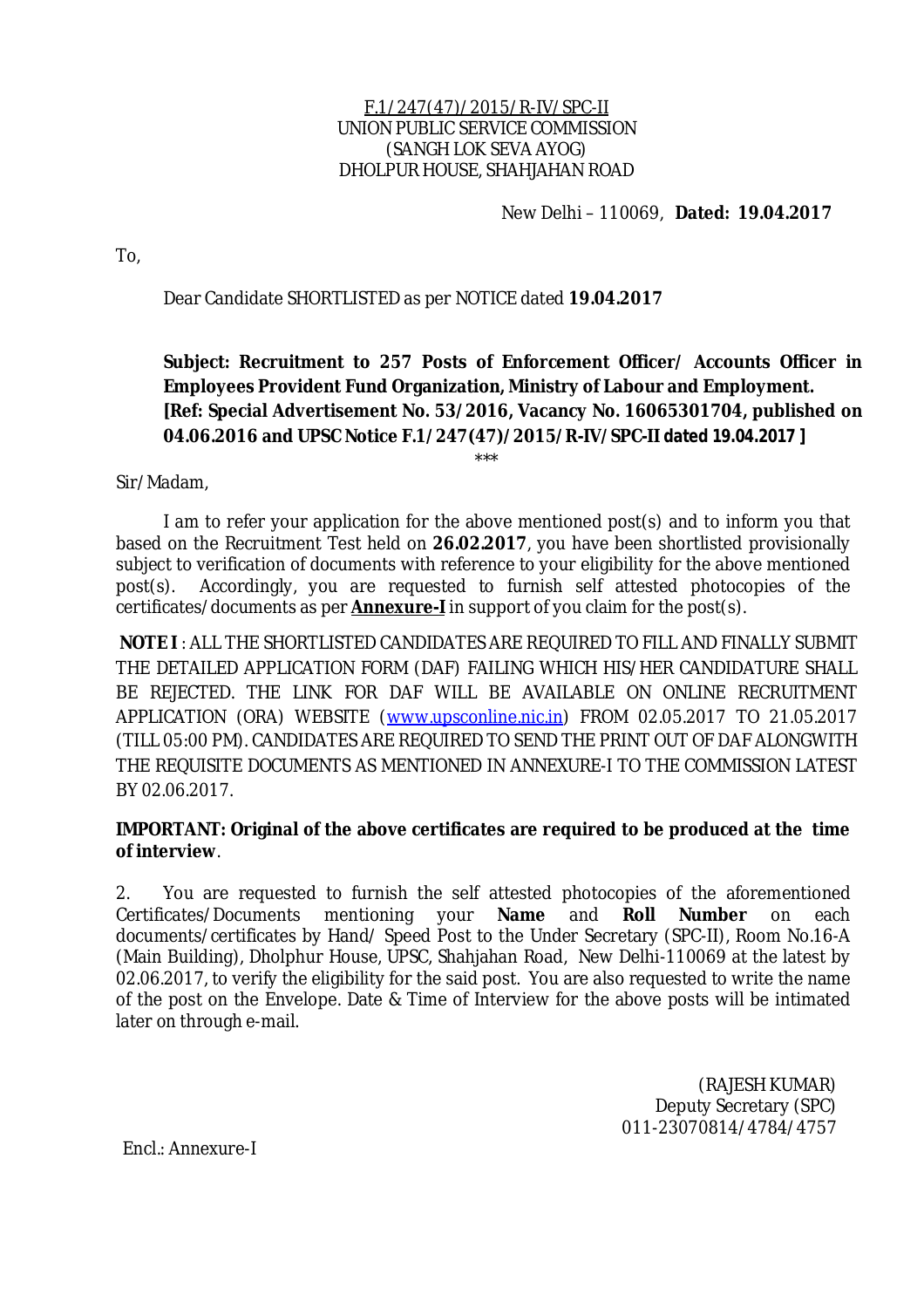#### **LIST OF DOCUMENTS**

**(A COPY OF THESE DOCUMENTS/CERTIFICATES MUST BE SENT TO THE COMMISSION ALONGWITH THE PRINT OUT OF DETAILED APPLICATION FORM (DAF) LATEST BY 02.06.2017 POSITIVELY. THE ORIGINAL DOCUMENTS/CERTIFICATES ARE REQUIRED TO BE BROUGHT ON THE DAY OF INTERVIEW FOR VERIFICATION ETC. )**

- i) Matriculation/10th Standard or equivalent certificate indicating **date of birth**, or mark sheet of Matriculation/10th Standard or equivalent issued by Central/State Board indicating Date of Birth in support of their claim of age. Where date of birth is not available in certificate/mark sheets, issued by concerned Educational Boards, School leaving certificate indicating Date of Birth will be considered (like in case of Tamil Nadu & Kerala).
- ii) **Degree** certificate along with mark sheets pertaining to all the academic years as proof of educational qualification claimed as per advertisement. In the absence of Degree certificate, provisional certificate along with mark sheets pertaining to all the academic years will be accepted.
- iii) Certificate(s) in the **"prescribed proforma"** from the Head(s) of Organization(s) /Department(s) for the **entire experience claimed**, clearly mentioning the duration of employment (date, month & year) indicating the basic pay and consolidated pay, nature of duties performed/experience obtained in the post(s) with duration(s). Only the experience in the field relevant to the post would be considered. Experience certificate not in prescribed proforma would be considered on merits by the Commission.
- iv) Caste certificate in the **"prescribed proforma"** in case of candidates seeking reservation as SC/ ST/ OBC from the competent authority indicating clearly the candidate's Caste, the Act/ Order under which the Caste is recognized as SC/ ST/ OBC and the village/ town the candidate is ordinarily a resident of.
- v) A declaration in the **"prescribed proforma"** by candidate seeking reservation as OBC, that he/she does not belong to the creamy layer on the crucial date, in addition to the community certificate (OBC). Unless specified otherwise, the prescribed last date for receipt of Online Recruitment Application on ORA website for the post is to be treated as crucial date.
- vi) Physically Handicapped (PH) certificate in **"prescribed proforma"** issued by the competent authority by Physically Handicapped persons eligible for appointment to the post on the basis of prescribed standards of Medical Fitness.
- vii) **Candidate claiming change in name** after matriculation on marriage or remarriage or divorce etc. must submit the following documents:
	- a) In case of marriage of women Photocopy of Husband's passport showing names of spouses or an attested copy of marriage certificate issued by the Registrar of Marriage or an Affidavit from husband and wife along with a joint photograph duly sworn before the Oath Commissioner.
	- b) In case of re-marriage of women Divorce Deed/Death certificate as the case may be in respect of first spouse; and photocopy of present husband's passport showing names of spouse or an attested copy of marriage certificate issued by the Registrar of Marriage or an Affidavit from the husband and wife along with joint photograph duly sworn before the Oath Commissioner.
	- c) In case of divorce of women Certified copy of Divorce Decree and Deed Poll/Affidavit duly sworn before the Oath Commissioner.
	- d) In other circumstances for change of name for both male and female Deed Poll/Affidavit duly sworn before the Oath Commissioner and paper cuttings of two leading daily newspaper in original (One daily newspaper should be of the area of applicants permanent and present address or nearby area) and Gazette Notification.
	- e) In case of error in spelling of name- An Affidavit duly sworn before the Oath Commissioner.

#### viii) **Certificate in respect of Age relaxation in case of** :

- a) Ex-Servicemen and Commissioned Officers including ECOs/SSCOs in **"prescribed proforma"** from competent authority.
- b) Central/UT Government Employees/Servants in **"prescribed proforma"**from competent authority.
- c) Meritorious Sports persons in **"prescribed proforma"** from competent authority.
- d) Widows/Divorced Women/Women Judicially separated from Husbands.
- e) Persons who had ordinarily been domiciled in the State of J & K during the period from 1st January, 1980 to 31<sup>st</sup> December, 1989.